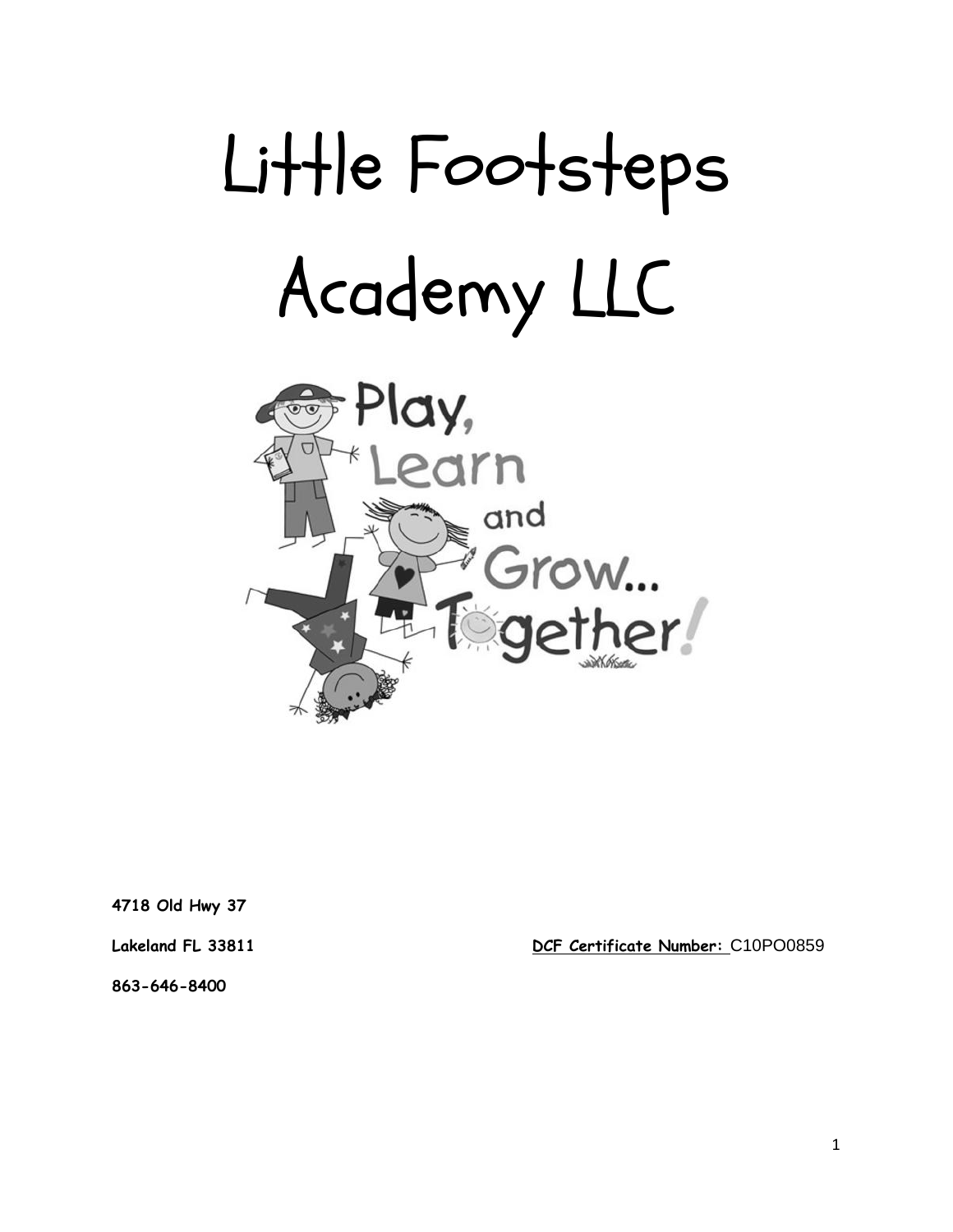## **Welcome**

Welcome to the Little Footsteps Academy LLC family! We are delighted that you have chosen us to care and educate your precious one(s). It is our goal to provide a quality "Place" that your will be proud of. Our center has been in operation since August 2010. We serve children 6 weeks to 5 years of age, a school age program along with offering a before/after school care and a summer program.

# **LITTLE FOOTSTEP'S PHILOSOPHY**

Little Footsteps Academy believes in the importance of all children being given the opportunity to learn and explore in a safe, positive and nurturing environment. It is our primary goal to provide the kind of environment that will allow the children to feel secure and happy. Our program will encourage all children to become creative, independent and responsible. Here at Little Footsteps Academy we except children of all faiths. We use Christian beliefs in our daily activities and bible stories and songs are an important part of our curriculum, as well as prayer before meals and snacks.

### **It is our Vision…**

To nurture every aspect of a child's development

To value parents and staff as partners in each child's education and care To provide a balanced program to meet the total needs of the child to grow developmentally: socially, emotionally, physically and cognitively To value a child's play experience as an avenue of learning and provide a developmentally appropriate program for all children of any race, creed, nationality, ethnic background or, religion

To develop positive, nurturing, trusting relationships with each child and their family and God

To provide a safe, stimulating, hands-on small group environment for children where they can interact with others and increase their abilities and knowledge To nurture the professional development of our staff in order to stay informed about current research and understanding in the early childhood field.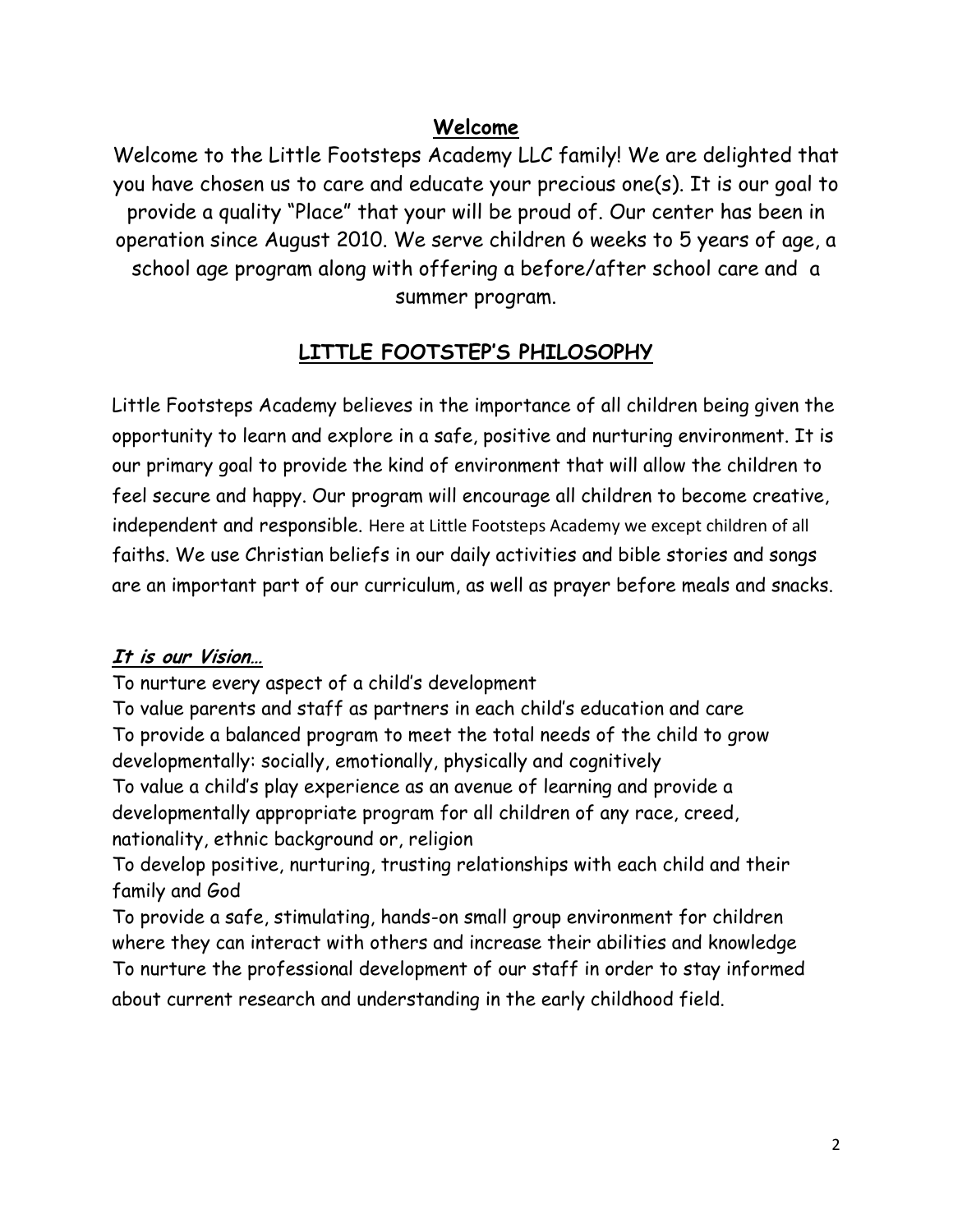## **Table of contents**

Our Program 4 Television 4 Tuition Rates and Fees 5 Tuition 5 Additional Fees and or Misc Credits 5 Vacation Policy 5 Days and hours of operation 6 Holidays and School Closure 6 Parent / Center Communication 7 Screening and Assessments 7 Volunteers 8 Conferences 8 Arrival / Departure 9 Security and Access control 9 Clothing 10 Treasures and Possessions 10 Birthdays 10 Health 11 Infants and Toddlers 12 Breakfast and Lunch 12 Snacks 12 Nap time 13 Children with special needs 13 Discharge Policy 13 Child Abuse and Neglect 13 Discharge Policy 14 Withdrawal Policy 14 Discipline Policy 15 Supplies 16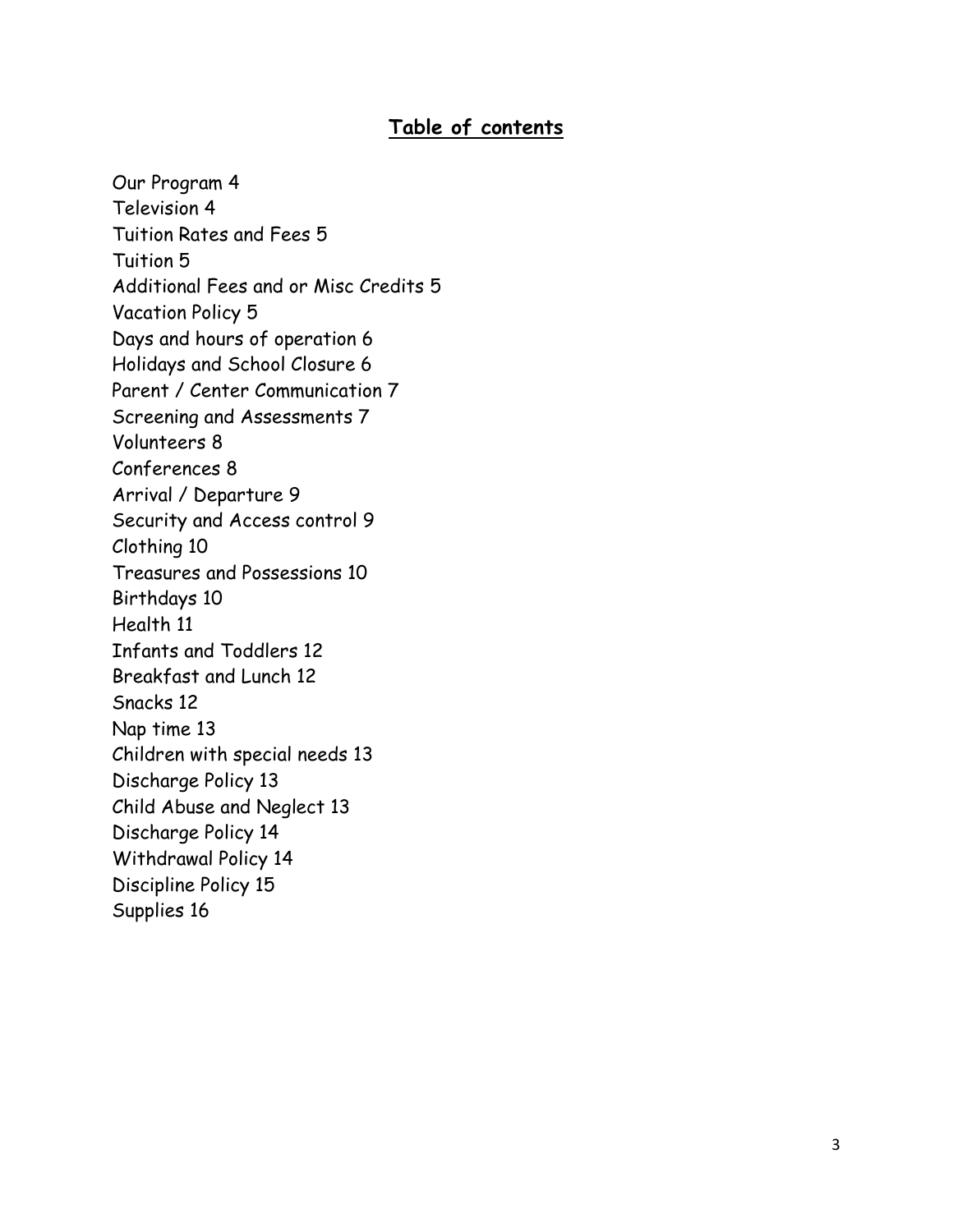## **OUR PROGRAM**

Little Footsteps Academy employs the use of the following combination curriculums Learn Everyday, High Reach Curriculum, Nemours and, Beyond Centers and Circle Time/ Beyond Cribs and Rattles in our weekly lesson plans. This curriculum enables teachers to be intentional about the experiences they offer, while retaining the flexibility to be responsive to the changing needs and abilities of our children. We encourage children to choose freely from a wide range of play and learning experiences, and in doing so, help them to recognize, understand and express their own emotions as well as to sympathize with the emotions of others.

Our school offers a variety of programs that include opportunities for creative self-expression. These enrichment activities are offered to the children at no additional cost.

**Discovering Spanish**: introduction to basic Spanish vocabulary

Our days are planned so that children will:

Be safe Feel secure Receive individual attention and affection Develop satisfying relationships with other children and adults Develop self-discipline Experience successes in order to develop a positive self-image Learn to respect the personal and property rights of others Develop intellectual and physical skills

### **Television**

We do not watch Television in our program. Our curriculum is based in a belief that children learn through active exploration and interaction with their world and others in it.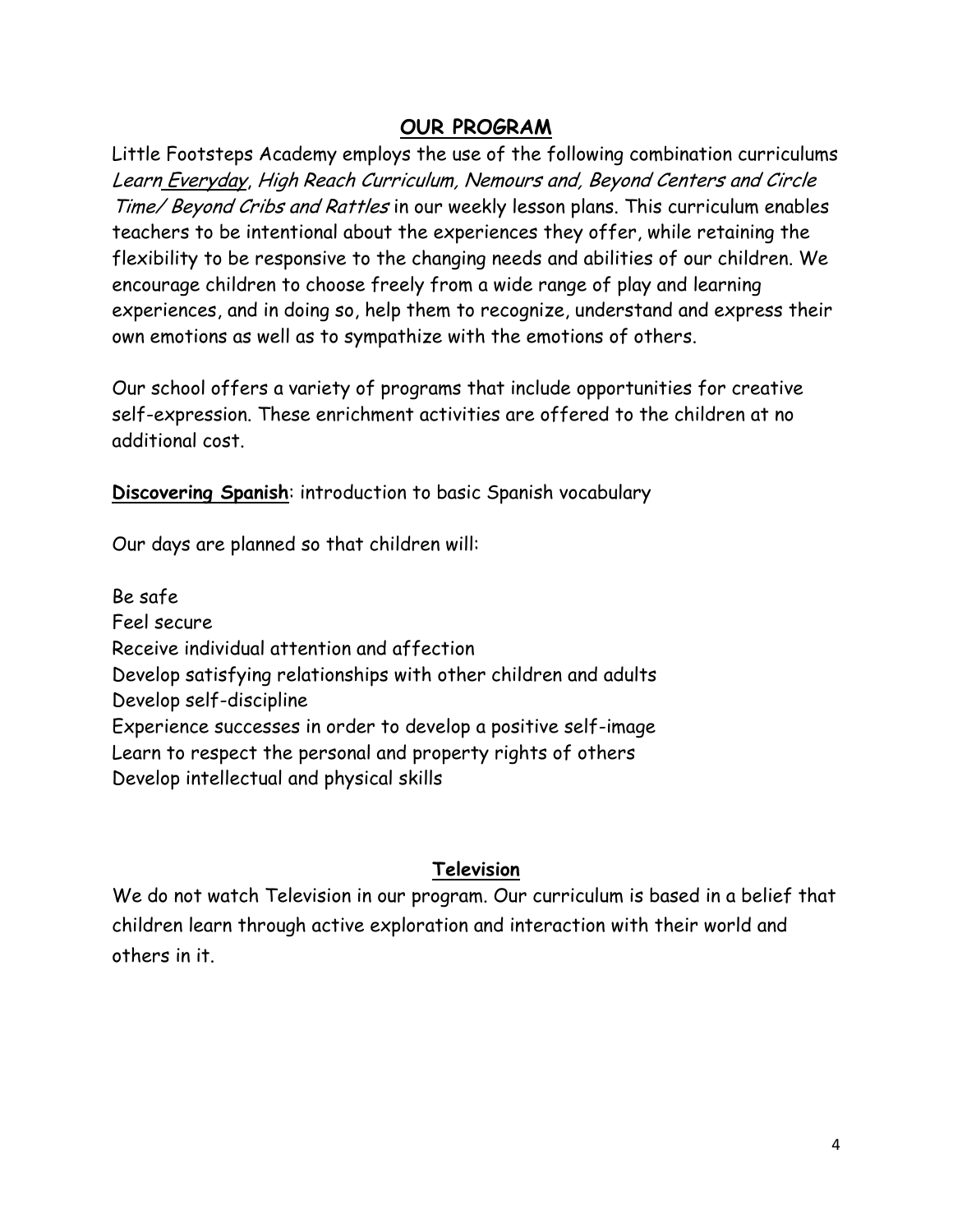### **Tuition Rates and Fees**

| Room                   | 5 day |                        |                  |
|------------------------|-------|------------------------|------------------|
| Infant                 | \$208 |                        |                  |
| Ones                   | \$196 |                        |                  |
| Twos                   | \$186 |                        |                  |
| Threes (potty trained) | \$176 |                        |                  |
| Fours (potty trained)  | \$168 |                        |                  |
| <b>VPK Wrap</b>        | \$131 | <b>VPK ONLY Hours:</b> | Wrap Care Hours: |
|                        |       | 8:45 am-12:30 pm       | 7 am - 5:30 pm   |
|                        |       |                        |                  |
| Registration Fee       | \$150 |                        |                  |

## **TUITION**

Tuition costs are weekly and should be paid by the Friday prior to the week of service if you would like to pay cash. If cash payments are not may ACH payment will be debited form you bank. Tuition includes, morning breakfast, nutritious lunch, afternoon snack, all beverages, and supplies. If you decide to keep your child home for any reason, you will be required to pay your tuition in full for the period of absence as part of your agreement.

## **Additional Tuition Fees and/or Miscellaneous Credits:**

Registration fee of \$75 is due upon enrollment for each family and is nonrefundable and is due yearly. Tuition not paid on Monday of the week of service will be subject to a \$50.00 late fee. Weekly fees are due whether your child is in attendance or not by Monday of the week of service. If your child is not picked up by closing at 5:30pm a late fee of \$5.00 per minute will be charged. This fee will be due when child is picked up or billed to the account. There is a returned check fee of \$30.00 that will be charged if proper funds are not available. When payment is not made for a returned check is not paid you will be prosecuted. A 10% discount will be given for multi-child enrollment. This discount will be taken off of the oldest child's tuition.

## **VACATION POLICY**

After one year of enrollment you will be entitled to one week paid tuition (not to be broken up into days). We must have a two week notice when using vacation. The child may not attend school on this week. If your child is not going to be in school for a period of time a post dated check must be left at the center for the week of tuition this includes holidays.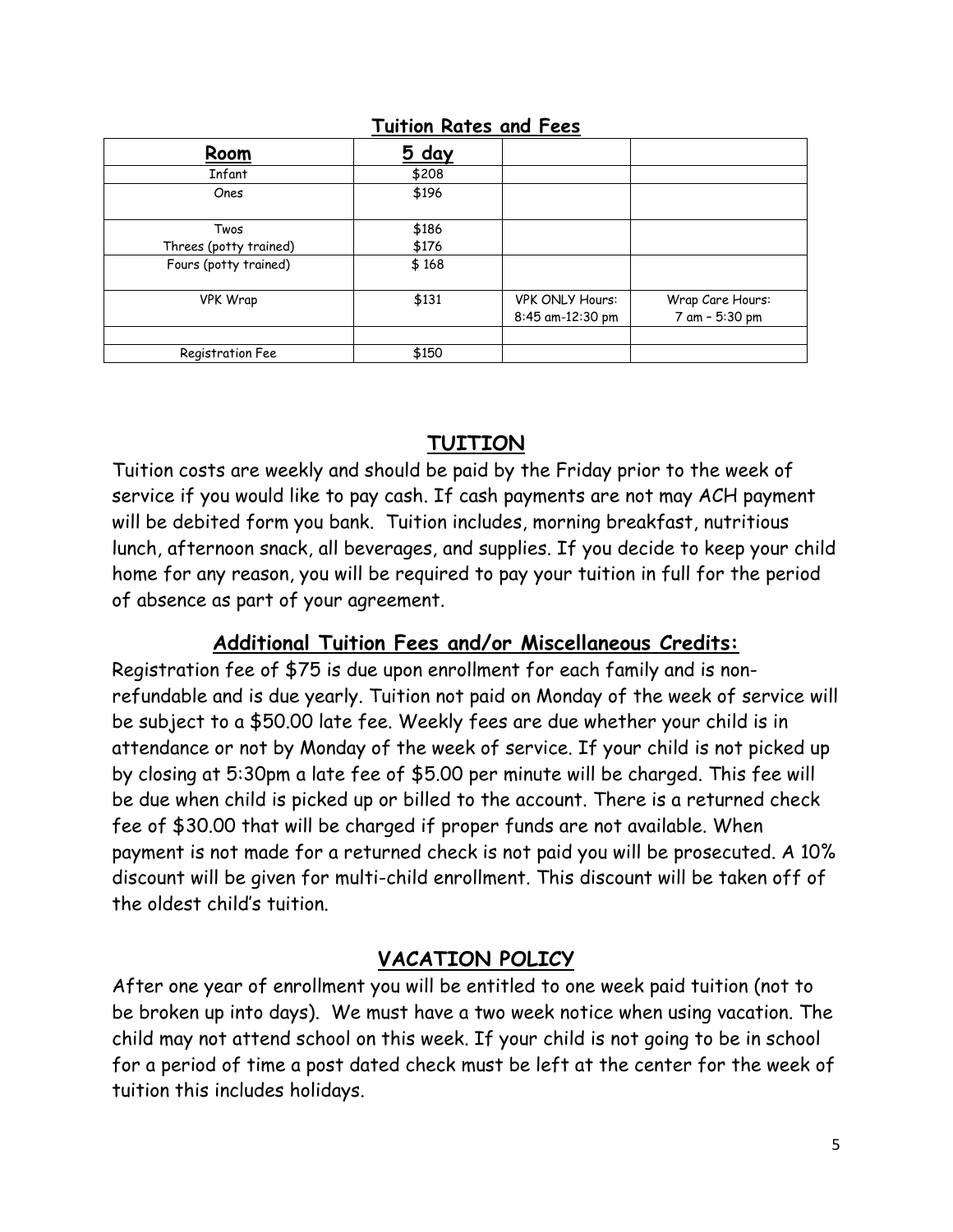# **Days and Hours of Operation**

We are open from the hours of 7:00am -5:30pm Monday – Friday.

## **HOLIDAYS AND SCHOOL CLOSURES**

The school will be closed for the following holidays and other scheduled days: New Year's Day President's Day Good Friday Memorial Day Fourth of July Labor Day Thanksgiving Day Friday after Thanksgiving Christmas Eve (We will close at 2 if Christmas Day is on a weekday. If Christmas Day falls on a weekend we will be closed the full day.) Christmas Day New Year's Eve

**\*\* Inclement weather (hurricanes, etc.) closings will follow the Polk County School district.**

**\*\*\* Regular weekly tuition is due during holiday weeks. Our teachers need this time to spend with their families so they can return rejuvenated and ready to care and educate your children.** 

**\*\*\*\* See VPK handbook for additional days off for our VPK Program.**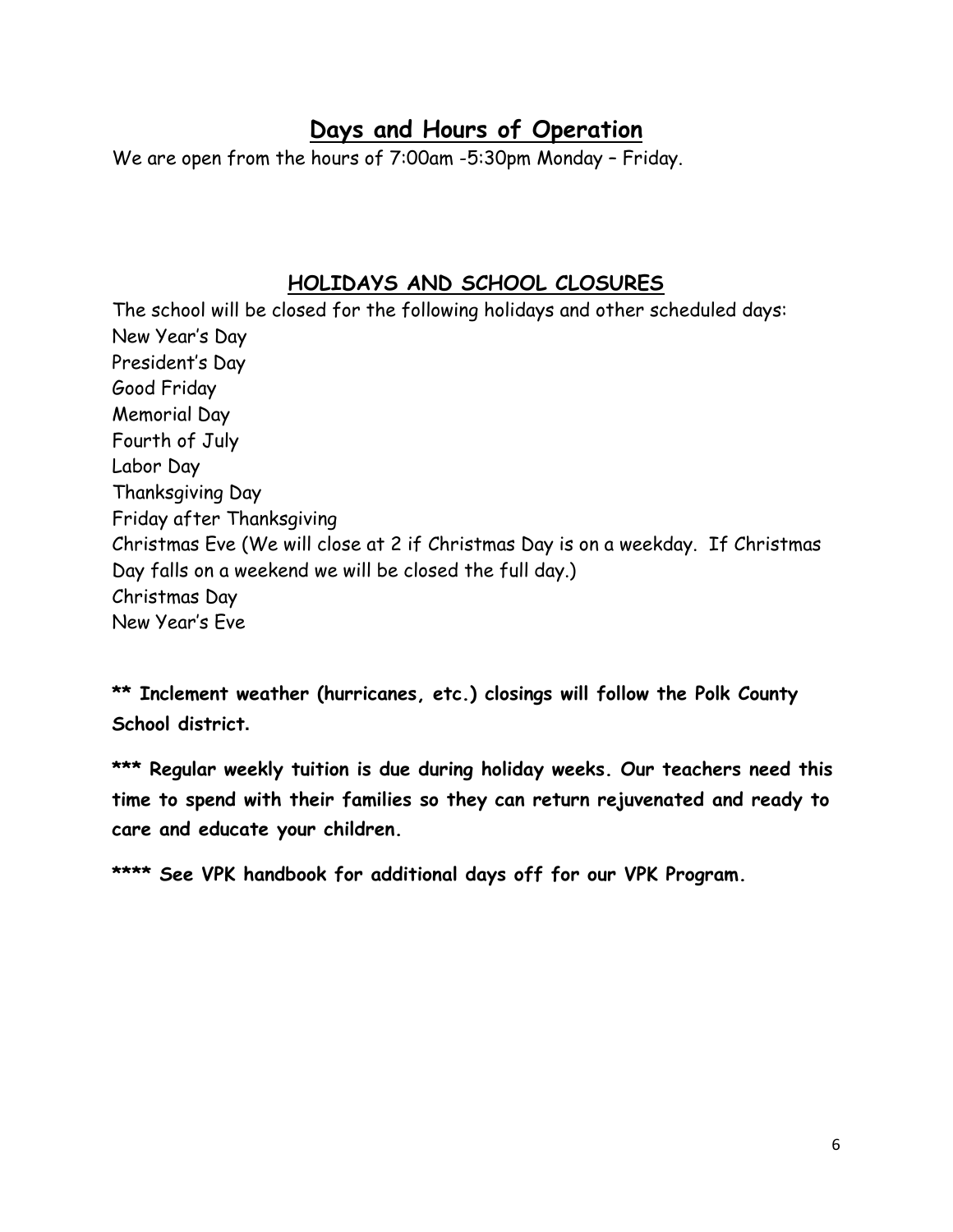## **PARENT/CENTER COMMUNICATION**

Parents and teachers need to communicate! Please feel free to talk to your child's teacher or the Director. This is a good time to share a comment or a few words with the teacher, or to arrange a later time to talk. A bulletin board is available in each classroom and at the front desk with announcements for you to view and read. Please take the time to scan the parent board regularly to keep informed of the facility's happenings and/or announcements. Weekly lesson plans will be posted in each classroom for viewing.

## **VOLUNTEERS**

Volunteers in the classroom are welcomed. You, a grandparent, an uncle or aunt, or other significant family friends are welcome to come to the classroom and share special skills, interests and experiences with the children. Possibilities include but are not limited to: I Read a book

I Tell a story

I Assist with a special art lesson in drawing, painting, sculpture (no arts/crafts project)

- I Do some science or math experiments
- I Show photos from a past trip
- I Tell about your job, hobbies, etc.
- $\Box$  Cooking activities, holiday foods, ethnic recipes, healthy snacks
- $\Box$  Play an instrument, teach new songs
- $\mathbb I$  Teach a dance or exercise program, yoga
- I Share information about your culture/country, teach a language
- $\Box$  Talk about your favorite artists, musicians, bring examples of their work
- $\square$  Gardening and planting

Classroom volunteer hours will be coordinated with the lead teacher of the classroom. If you are interested in volunteering on a regular basis, please indicate that interest.

Visitors will be asked to do a Background check and the fee will be \$40.00. Background checks are done for the safety of the children.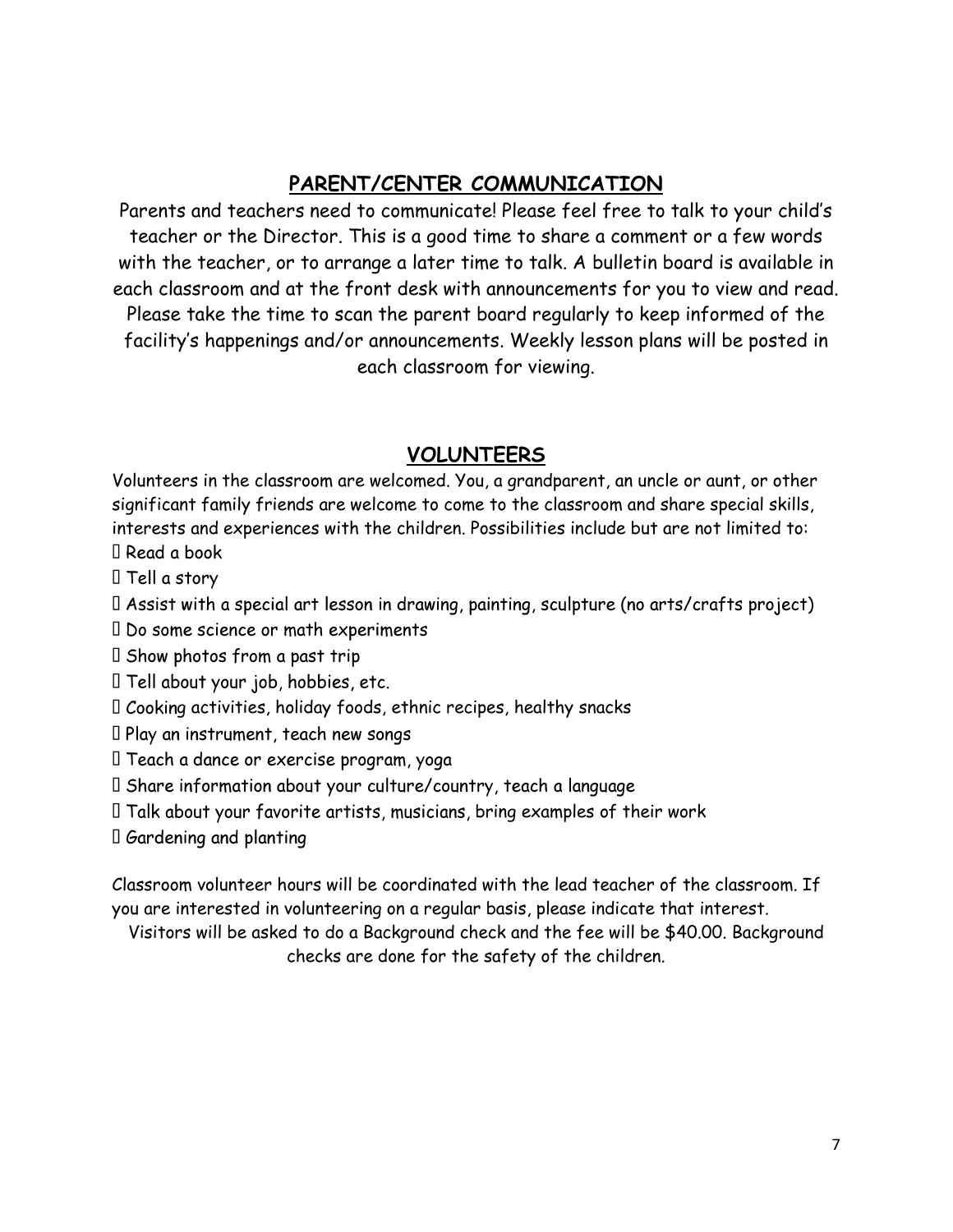### **ARRIVAL**

Little Footsteps Academy opens each day at 7:00am. Please clock your child in at the front desk. **An adult must escort all children to and from the classroom.** Parents need to allow enough time to assist their children to their class and assist them in putting their belongings away. We request that children arrive by 9:00am so that they may take full advantage of the center's program. We are a preschool and not a babysitting facility. If you are running late you may call us before your arrival and we will meet you at the front door to escort your child to class. It is very important for you to call us before 9:00am if you will be coming late so that we can staff according and have our counts for lunch. Please do not drop off between 11am and 2pm. If your schedule varies, please see the office for special arrangements. We also appreciate your communication of anything that may be helpful to our teachers for the day, things like how your child slept, family news, any booboo's or, anything that may cause emotions for your child. We ask all parents to wear a mask upon entry.

#### **DEPARTURE**

Little Footsteps Academy closes at 5:30pm, children are to be picked up by this time. Parents should sign their child out at the front desk. If you are going to be late please contact the center so that the child does not feel abandoned. If someone other than persons listed on the "Authorized Pick-Up List" is to pick up your child, a written, signed note should be given to the front desk upon arrival. Picture ID will be required. Any person that appears intoxicated or otherwise impaired will not be allowed to pick up any child.

## **Security and Access control**

We strive to keep our center secure and only grant unlimited access to individuals that are part of our preschool family. We have a keypad system in place for parents and staff to have their own unique code to access the building. We ask that you do not give your code to your family and friends that are picking up your children and that they ring the doorbell. Please make sure that anyone other than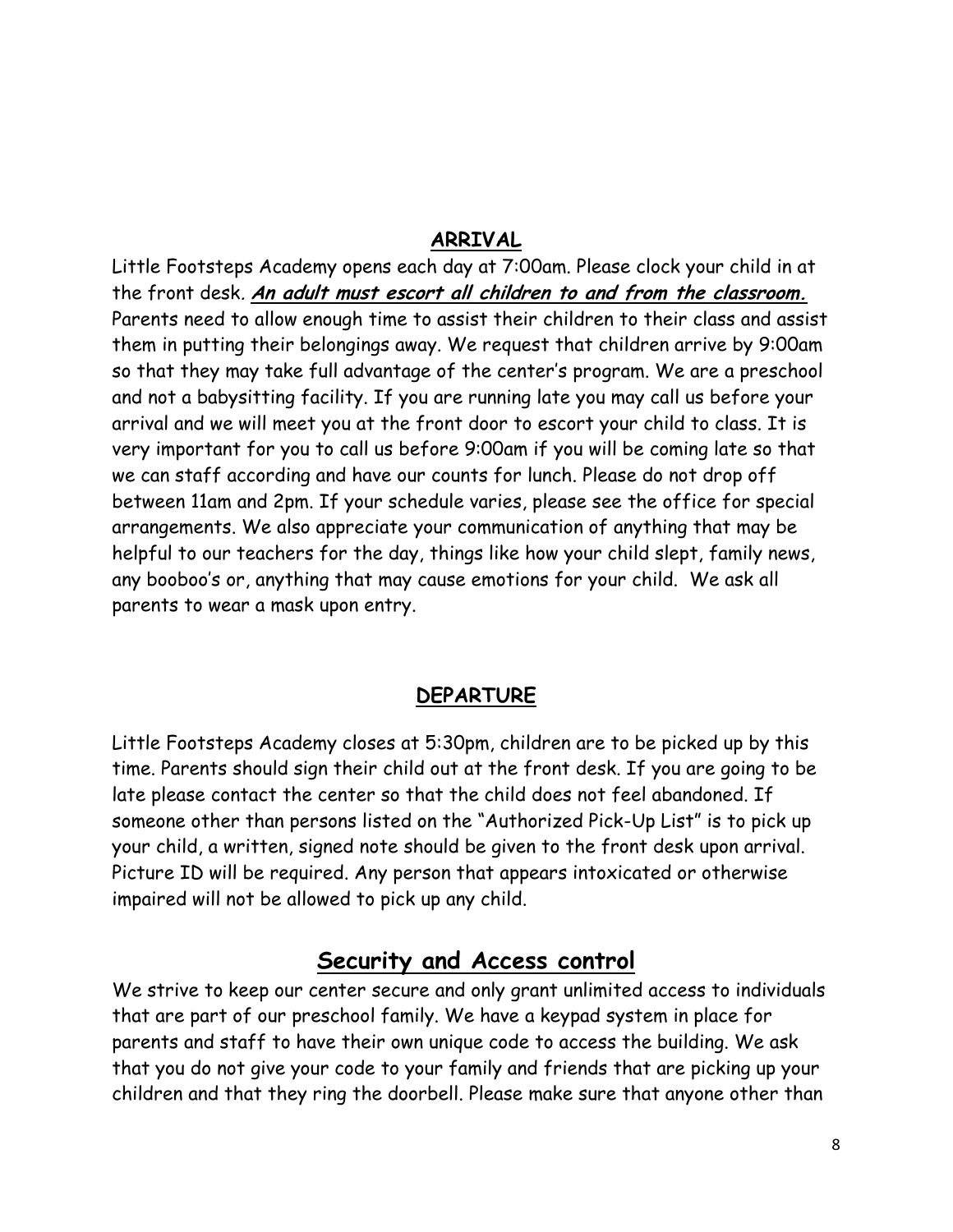yourself coming to pick up your child has the proper id in order for us to check and make sure they are on your child's pick up list.

#### **CLOTHING**

Dress your child in washable, sturdy, play clothes for school. Messy art and creative activities are planned every day and your child will want to participate. **Please send a smock or an "old" men's dress shirt labeled with your child's name for use at the school.** Children should wear closed toe shoes/tennis shoes. No flip-flops please. All children need an extra set of marked clothing left at school. Please place this set of clothing in a plastic bag with the child's name on the outside for easy storage.

## **TREASURES AND POSSESSIONS**

Each child has their own labeled storage space for extra clothes, nap blankets and other important items. Please check your child's folder each day for artwork, notes from teachers or personal items. Children may want and need the security of something of their own in a school situation. They may bring these items, but please label everything. Things that should remain at home are guns, gum, candy and money.

### **BIRTHDAYS**

If a birthday is to be celebrated away from school and the entire class is not invited, please mail the invitations. If the entire class is invited, please feel free to bring the invitations to school. Please be considerate of our children's feelings and comply with the above request. Children are invited to celebrate their birthdays at school. If parents choose to bring a birthday treat for the class, it must be prepackaged. No homemade items are allowed and we will need to know in advance to get permission slips signed for the items being brought.

### **HEALTH**

**Medical (blue and yellow forms) and emergency information forms must be on file before your child can enter school**. **All immunizations and physicals must be current. We are concerned about the health of every child in our program. To keep all**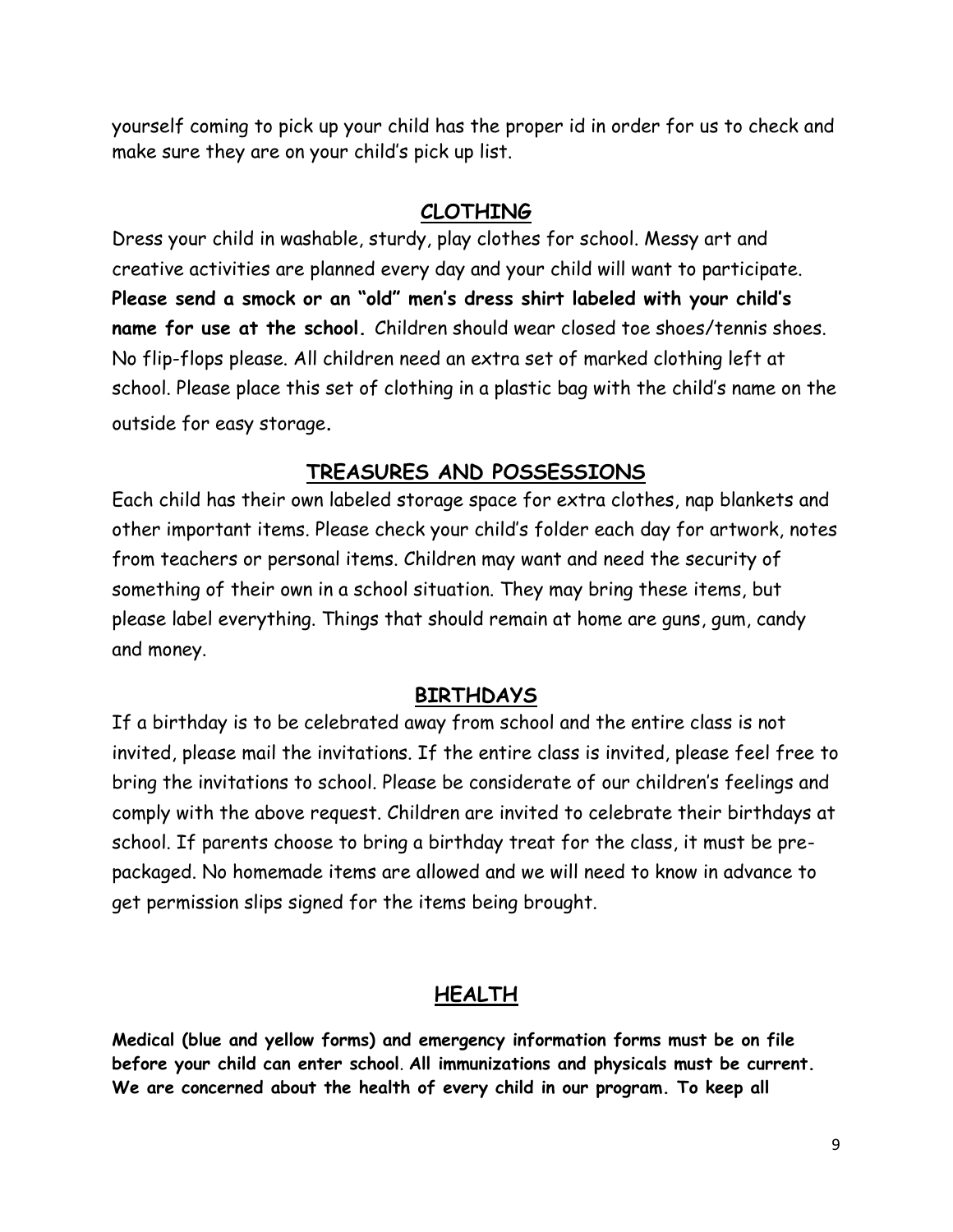**children as healthy as possible, we ask you to keep children home if there are any signs of:** 

> Fever Pain Frequent Coughing Signs of Conjunctivitis Vomiting Diarrhea Excessive Nasal Discharge Rash ANY Covid-19 symptoms

If a child exhibits any of these symptoms at school we will call you to pick up the child. When called, you (or an alternate emergency person) are expected to pick the child up immediately. There are no exceptions to this rule. This is to protect the health of your child and his/her classmates. We appreciate your cooperation in this matter.

Contagious diseases must be reported to the school by the parent as soon as the illness has been diagnosed, so that other parents may be notified of the exposure. When a potentially contagious illness occurs, notes will be sent home to the parents of children who may have been exposed.

After your child has been ill, it is important to adhere to the following guidelines when determining whether or not your child is ready to return to school.

\*A Doctor's note is required

\*Mood, appetite, behavior are normal

\*No fever for 24 hours

\*Antibiotics (if prescribed) have been used for a full 24 hours

\*Vomiting, diarrhea cleared for 24 hours

\*Frequent coughing, excessive nasal discharge resolve Minor injuries will be treated with soap, water, ice and Band-Aids. Should there be a serious accident, parents or other persons listed on the emergency form will be contacted. If no one can be reached, we will call the physician you have listed. Please notify us in writing of any dietary restrictions your child may have. We do not administer medicine here at Little Footsteps. Please see the office for instructions and administering medicine to your child here at the center.

## **INFANTS AND TODDLERS**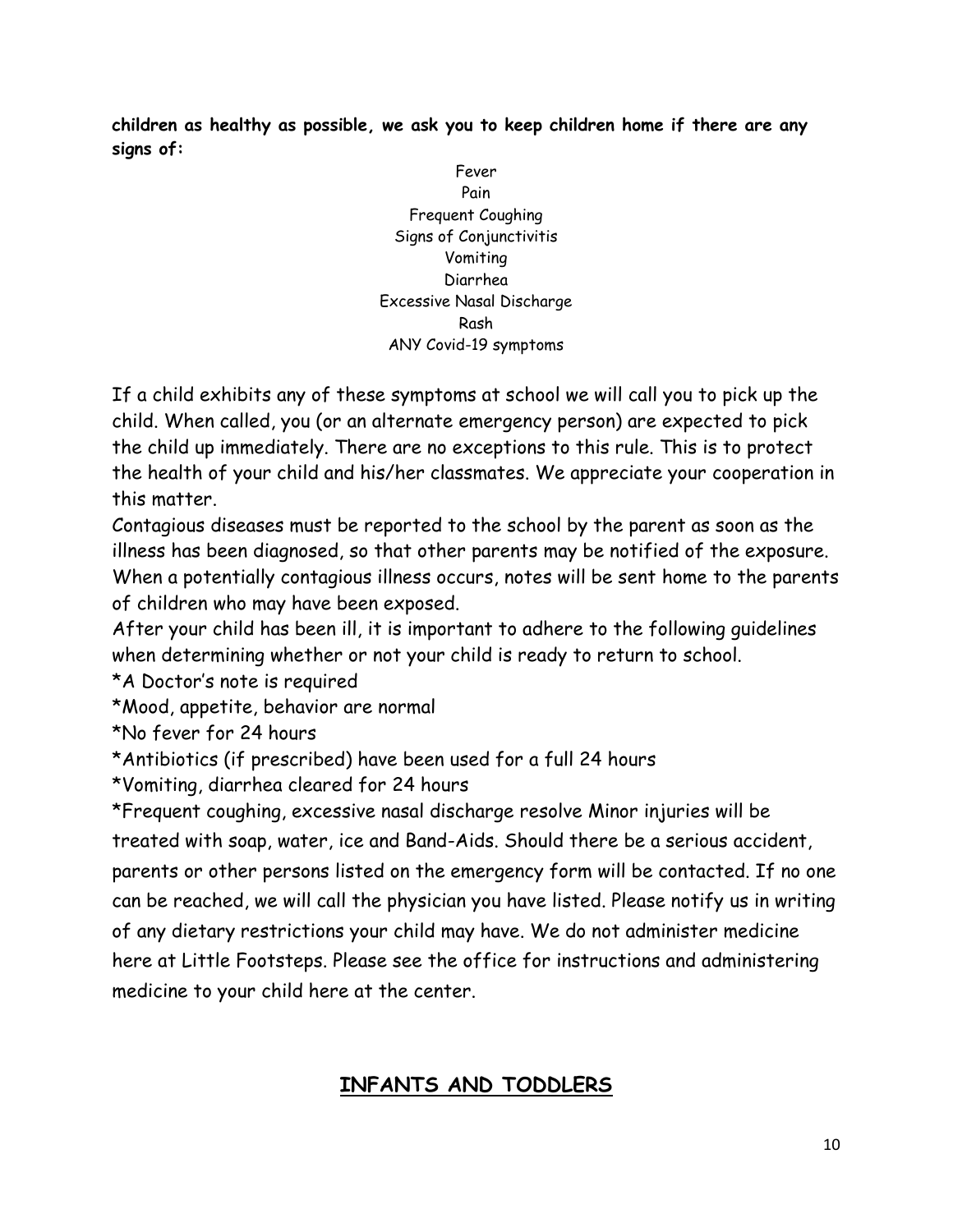Parents are responsible for supplying all diapers, barrier creams and baby wipes. If a child is on formula or eating baby food. All items must be labeled with the child's name and left in their cubby. Children who are potty training must have a supply of underpants and/or pull-ups if used. Play Yard sheets are also required for each infant, as well as a blanket. We will need a crib sheet and a blanket for all children one year's old to VPK. Your child's items will be sent home each Friday to be washed. If diapers, Pull-ups or, wipes are not brought to school you will be charge a diapering fee of \$2 a diaper and \$3 a pack of wipes. A 2 Gallon or bigger zip-lock bag must be provided for all bedding and extra clothing.

### **BREAKFAST & LUNCH**

Nutritious breakfast and lunches are \$15 weekly (\$3 daily). Meals are prepared on premises by our kitchen staff. The weekly menu is posted on the parent bulletin board. If you choose to pack your child's lunch, we ask that all foods are prepared in child size portions, cut-up/sliced/peeled and in non-breakable containers with a frozen ice pack for easy and safe eating. If your child's lunch needs to be heated please heat prior to coming to school and place in a thermos. All lunch boxes, bags and thermoses need to be labeled with your child's name. Breakfast and snacks must be included if your child is bringing his/her own lunch.

#### **SNACKS**

We provide an afternoon snack daily. If your child is bringing a lunch, you must provide enough snacks for after nap and a 5:00 snack if your child is still at the center. Weekly menu is located on the Parent Bulletin Boards.

#### **NAP TIME**

We provide a quiet rest time or naptime for all children. Some children may sleep while others may only rest. We try to accommodate each child's sleep needs.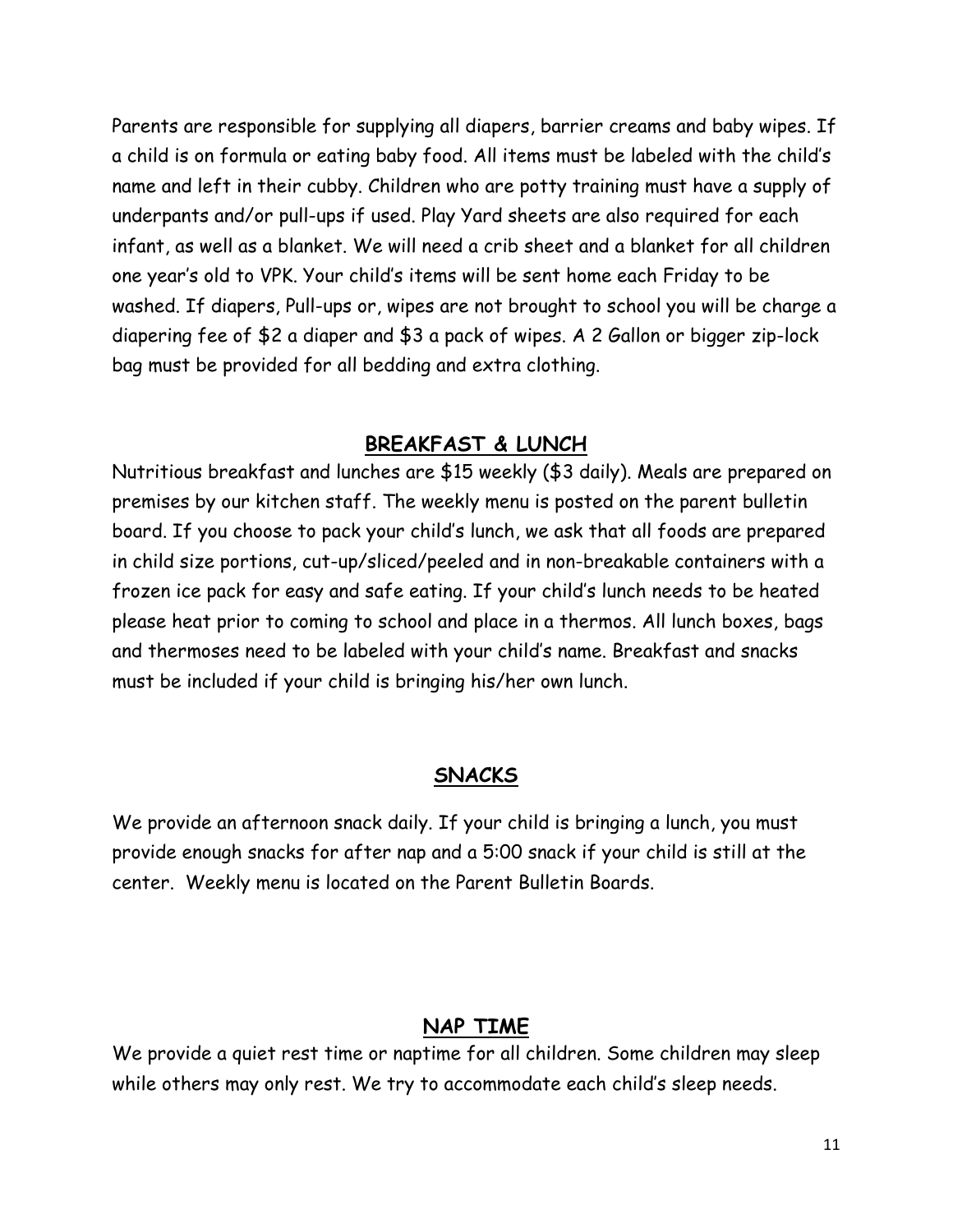Children ages one and older will rest on a cot and need to bring a crib sheet and a blanket. All children are welcome to bring a small pillow and stuffed friend to sleep with if they wish. Children who cannot go to sleep are offered a quiet activity during the school rest time

## **CHILDREN WITH SPECIAL NEEDS**

Little Footsteps Academy will not discriminate against children with special needs. We will admit any special needs child on a trial basis of one month, after which we will require a conference with the parents. At this conference, we will assess whether we are able to adequately care for the child. If we are not able to meet the child's needs we will give parents the time and assistance needed to find more appropriate care.

## **DISCHARGE POLICY**

Little Footsteps Academy reserves the right to cancel the enrollment of a child for the following reasons:

- non-payment or excessive late payment of fees

- not observing the rules of the center as outlined in the parent agreement

- child has special needs which we cannot adequately meet

- physical/verbal abuse of staff or children by parent/child

-behavior problems (please see behavior policies)

## **CHILD ABUSE AND NEGLECT**

Staff members are required by law to report any suspected child abuse or neglect.

## **Withdrawal Policy**

If you are going to withdraw your child from our center a two week notice is required. The notice is to be written and handed to the front office. If a two week notice is not given, you will be responsible for the tuition regardless if your child attends the last two weeks.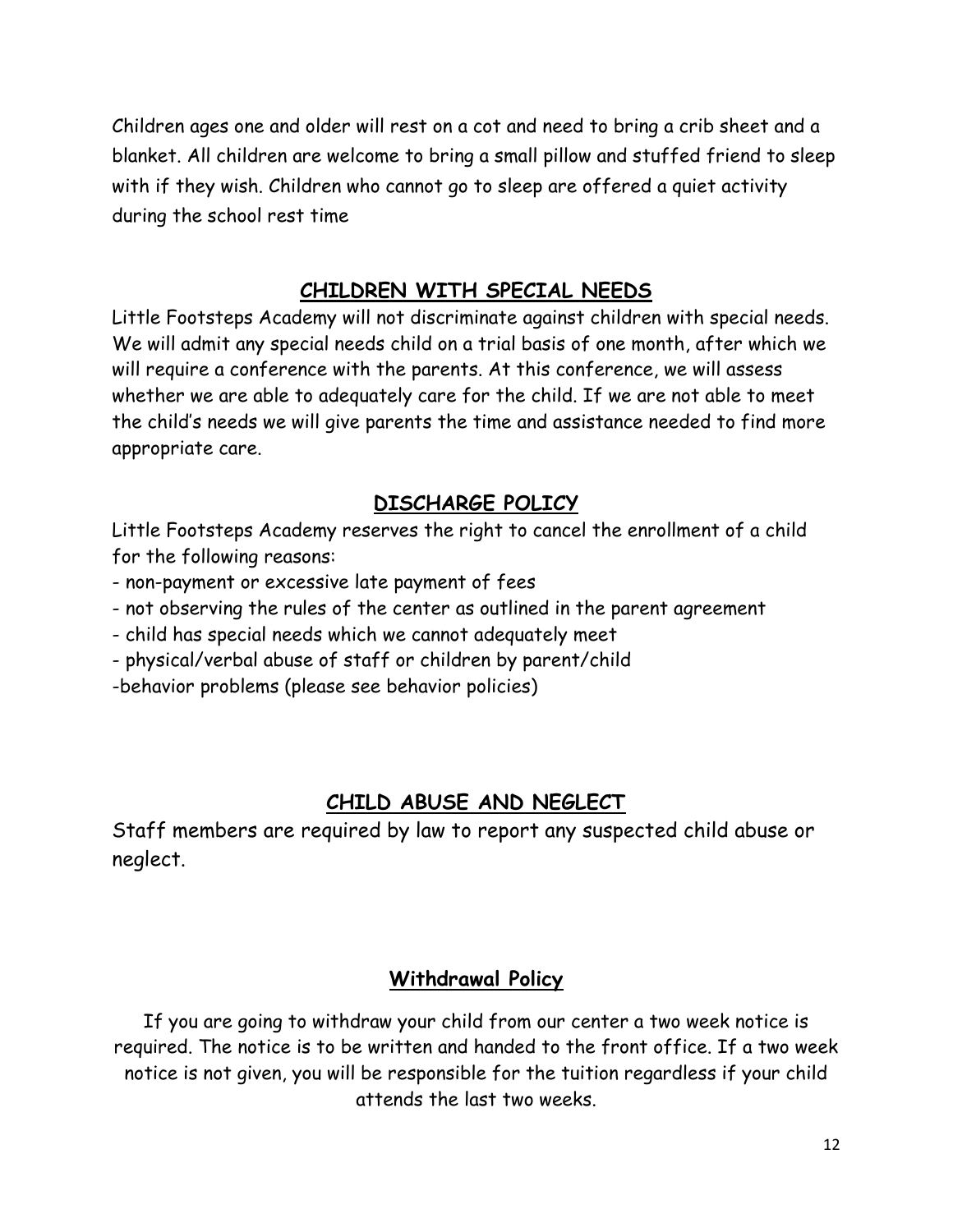# **DISCIPLINE POLICY/ CHRONIC DISRUPTIVE BEAHAVIOR**

At Little Footsteps Academy, we view discipline not as a means of punishing a child who has acted inappropriately, but rather as a means of teaching a child. Positive discipline teaches children where the limits are set, how to maintain control over their bodies and how to problem solve in the event of conflict. Since the purpose of discipline is to teach, more verbal children should be encouraged to talk to their peers when conflict arises. This helps children to empathize with one another's feelings and really see the results of their actions. Limiting a child's choices of activities due to inappropriate behavior is an effective means by which to teach children to respect property and one another. (i.e. A child who is stepping on plastic blocks should be warned that he/she will be asked to find a different toy if they do it again because stepping on toys can break them.) There will absolutely be no form of corporal/physical punishment used at our facility!

We will make every effort to work with the parents of children having difficulties in child care. We are here to serve and protect all of our children. Children displaying chronic disruptive behavior may require the following actions: **Initial Consultation** 

Management may require the parent(s) of any child who attends Little Footsteps Academy to meet for a conference. The problem will be defined on paper. Goals will be established and the parent will be involved in creating approaches towards solving the problem.

## **Second Consultation**

If the initial plan for helping the child fails, the parent(s) will again be required to meet with the Director. Another attempt will be made to identify the problem, outline new approaches to the problem, and discuss the consequences if progress is not apparent.

## **Suspension**

When the previous attempts have been followed and no progress has been made towards solving the problem, the child may be suspended from childcare indefinitely. The center Director may immediately suspend a child at anytime if he/she exhibits a behavior, which is harmful to him or herself or others. A parent may be called from work at anytime if the child exhibits uncontrollable behavior that cannot be modified by the childcare staff. That parent may be asked to take the child home immediately.

Suspensions from the childcare program may vary from a few hours to an indefinite period. Tuition is still required during suspension periods.